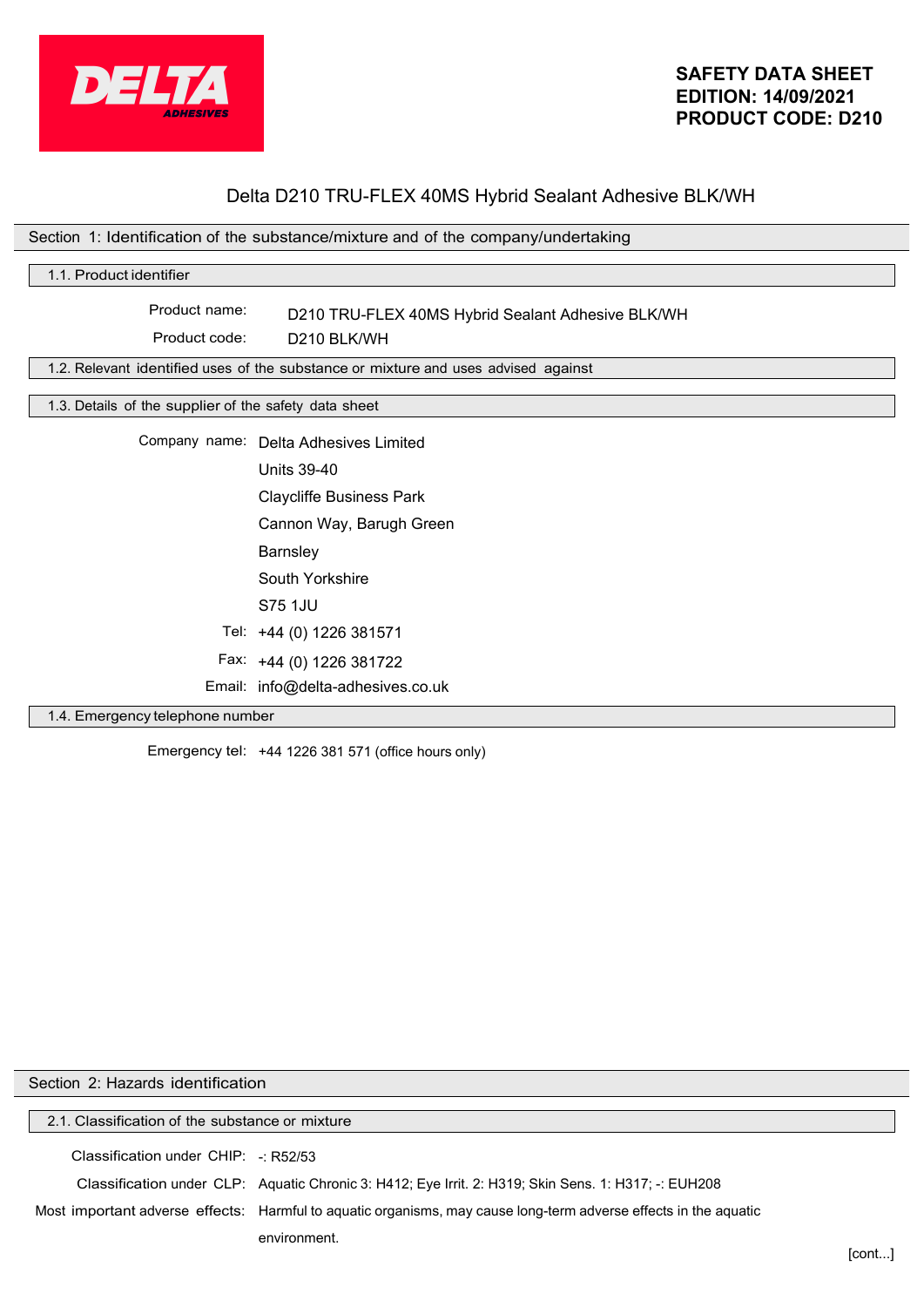

Page: 2

Label elements under CLP: Hazard statements: EUH208: Contains bis(1,2,2,6,6-pentamethyl-4-piperidyl) sebacate and methyl 1,2,2,6,6 -pentamethyl-4-piperidyl sebacate., n-(2-aminoethyl)-3-aminopropyltrimethoxysilane. May produce an allergic reaction. H317: May cause an allergic skin reaction. H319: Causes serious eye irritation. H412: Harmful to aquatic life with long lasting effects. Warning GHS07: Exclamation mark Signal words: Hazard pictograms: Precautionary statements: P102: Keep out of reach of children. P103: Read label before use. P261: Avoid breathing vapours. P264: Wash hands thoroughly after handling. P272: Contaminated work clothing should not be allowed out of the workplace. P273: Avoid release to the environment. P280: Wear eye protection and gloves. P305+351+338: IF IN EYES: Rinse cautiously with water for several minutes. Remove contact lenses, if present and easy to do. Continue rinsing. P302+352: IF ON SKIN: Wash with plenty of soap and water. P321: Specific treatment (see information on this label). P333+313: If skin irritation or rash occurs: Get medical advice. P337+313: If eye irritation persists: Get medical advice. Label elements under CHIP: Hazard symbols: Symbol not required. Risk phrases: R52/53: Harmful to aquatic organisms, may cause long-term adverse effects in the aquatic environment. Safety phrases: S29: Do not empty into drains. Contains bis(1,2,2,6,6-pentamethyl-4-piperidyl) sebacate and methyl 1,2,2,6,6 pentamethyl-4-piperidyl sebacate., n-(2-aminoethyl)-3-aminopropyltrimethoxysilane. May produce an allergic reaction. Precautionary phrases: 2.2. Label elements

#### 2.3. Other hazards

Other hazards: This product is not classified as hazardous according to current CHIP legislation

PBT: This product is not identified as a PBT/vPvB substance.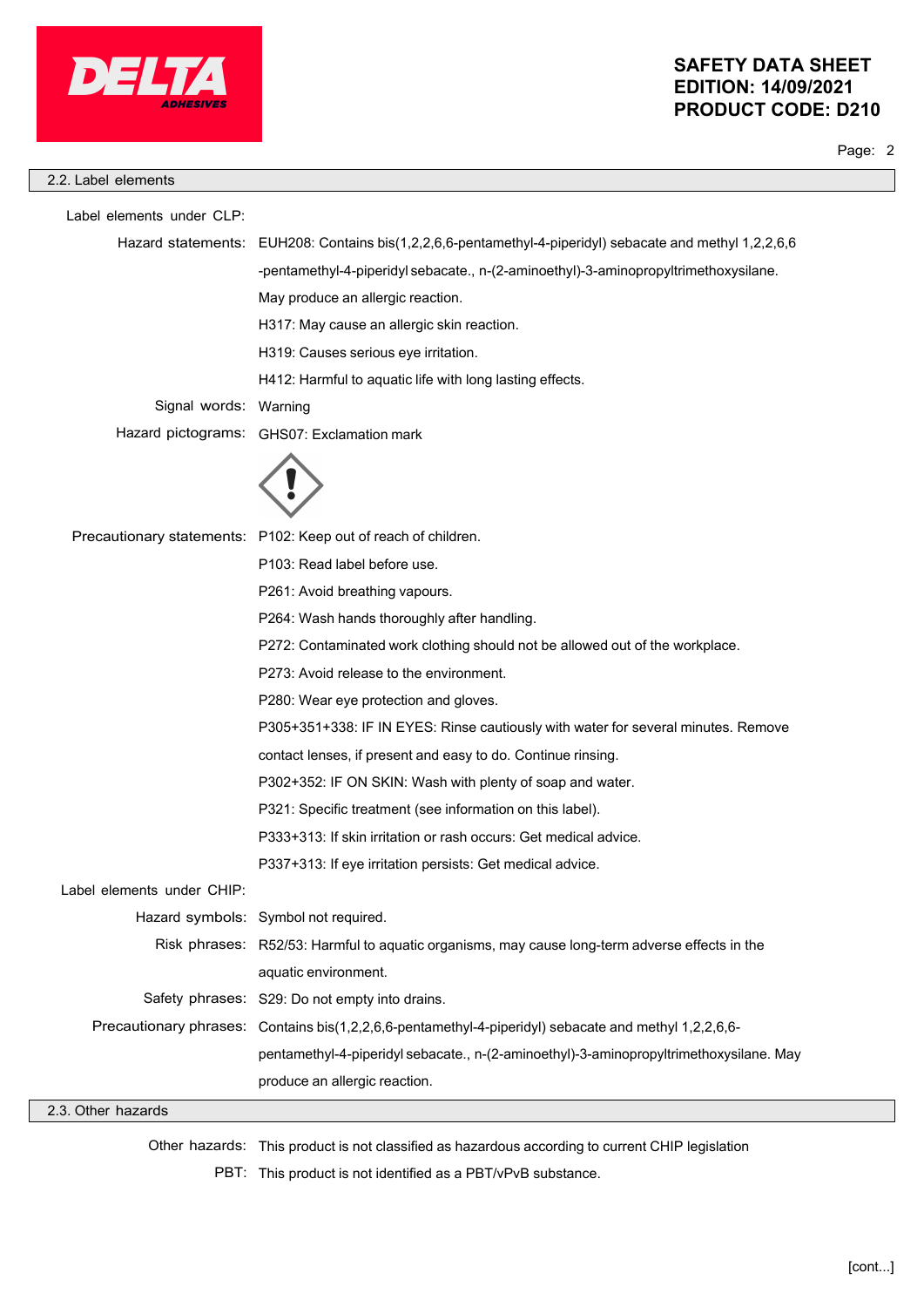

Page: 3

#### Section 3: Composition/information on ingredients

#### 3.2. Mixtures

Hazardous ingredients:

TRIMETHOXY VINYLSILANE

| <b>EINECS</b>                                  | CAS       | <b>CHIP Classification</b> | CLP Classification                     | Percent |
|------------------------------------------------|-----------|----------------------------|----------------------------------------|---------|
| 220-449-8                                      | 2768-02-7 | -: R10: Xn: R20            | Acute Tox. 4: H332; Flam. Lig. 3: H226 | 1-10%   |
| N-(2-AMINOETHYL)-3-AMINOPROPYLTRIMETHOXYSILANE |           |                            |                                        |         |

| 217-164-6 | 1760-24-3 | ⊦ Xi: R41; Sens.: R43; Xn: R20; N: | Eye Dam. 1: H318; Aguatic Chronic 2:              | $< 1\%$ |
|-----------|-----------|------------------------------------|---------------------------------------------------|---------|
|           |           | R51/53                             | <sup>1</sup> H411; Acute Tox. 4: H332; Skin Sens. |         |
|           |           |                                    | 1: H317                                           |         |

BIS(1,2,2,6,6-PENTAMETHYL-4-PIPERIDYL) SEBACATE AND METHYL 1,2,2,6,6-PENTAMETHYL-4-PIPERIDYL SEBACATE.

|  | ่ Sens.: R43: N: R50/53 | Skin Sens. 1: H317; Aquatic Acute 1: | $-1\%$ |  |
|--|-------------------------|--------------------------------------|--------|--|
|  |                         | H400; Aquatic Chronic 1: H410        |        |  |

## Section 4: First aid measures

4.1. Description of first aid measures

Skin contact: Wash immediately with plenty of soap and water.

Eye contact: Bathe the eye with running water for 15 minutes.

Ingestion: Wash out mouth with water.

Inhalation: Consult a doctor.

#### 4.2. Most important symptoms and effects, both acute and delayed

Skin contact: There may be mild irritation at the site of contact.

Eye contact: There may be irritation and redness.

Ingestion: There may be irritation of the throat.

Inhalation: There may be irritation of the throat with a feeling of tightness in the chest.

4.3. Indication of any immediate medical attention and special treatment needed

## Section 5: Fire-fighting measures

5.1. Extinguishing media

Extinguishing media: Suitable extinguishing media for the surrounding fire should be used.

5.2. Special hazards arising from the substance or mixture

Exposure hazards: In combustion emits toxic fumes.

5.3. Advice for fire-fighters

Advice for fire-fighters: Wear self-contained breathing apparatus. Wear protective clothing to prevent contact

with skin and eyes.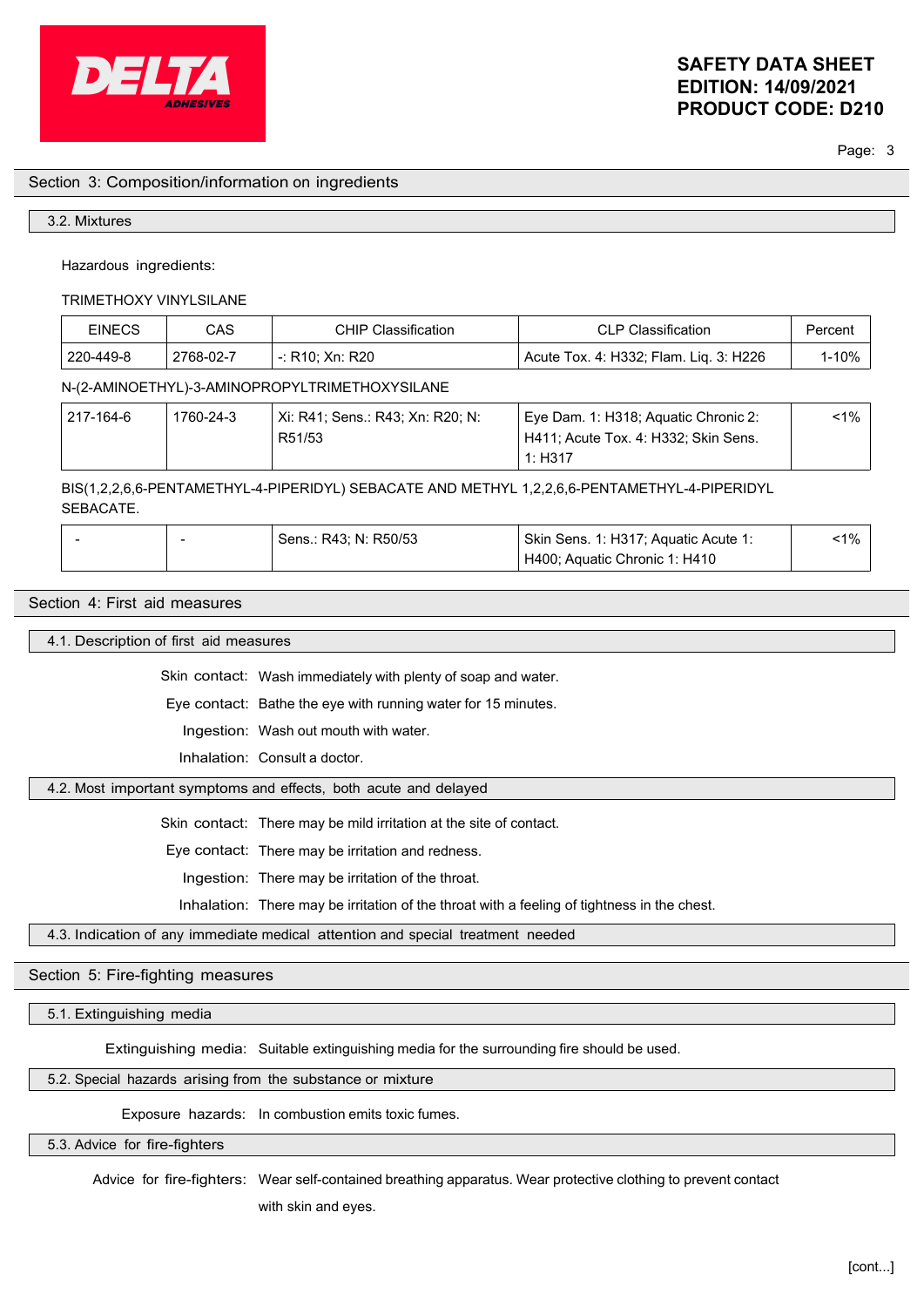

Page: 4

## Section 6: Accidental release measures

### 6.1. Personal precautions, protective equipment and emergency procedures

Personal precautions: Refer to section 8 of SDS for personal protection details.

## 6.2. Environmental precautions

Environmentalprecautions: Do not discharge into drains or rivers.

6.3. Methods and material for containment and cleaning up

Clean-up procedures: Wash the spillage site with large amounts of water.

6.4. Reference to other sections

## Section 7: Handling and storage

7.1. Precautions for safe handling

Handling requirements: Avoid direct contact with the substance.

7.2. Conditions for safe storage, including any incompatibilities

Storage conditions: Store in cool, well ventilated area.

Suitable packaging: Must only be kept in original packaging.

7.3. Specific end use(s)

## Section 8: Exposure controls/personal protection

8.1. Control parameters

Workplace exposure limits: No data available.

DNEL/PNEC Values

DNEL / PNEC No data available.

8.2. Exposure controls

Engineering measures: Ensure there is sufficient ventilation of the area.

Respiratory protection: Respiratory protection not required.

Hand protection: Protective gloves.

Eye protection: Safety glasses. Ensure eye bath is to hand.

Skin protection: Protective clothing.

## Section 9: Physical and chemical properties

## 9.1. Information on basic physical and chemical properties

State: Paste

Colour: Various

Odour: Barely perceptible odour

Evaporation rate: Negligible

Solubility in water: Insoluble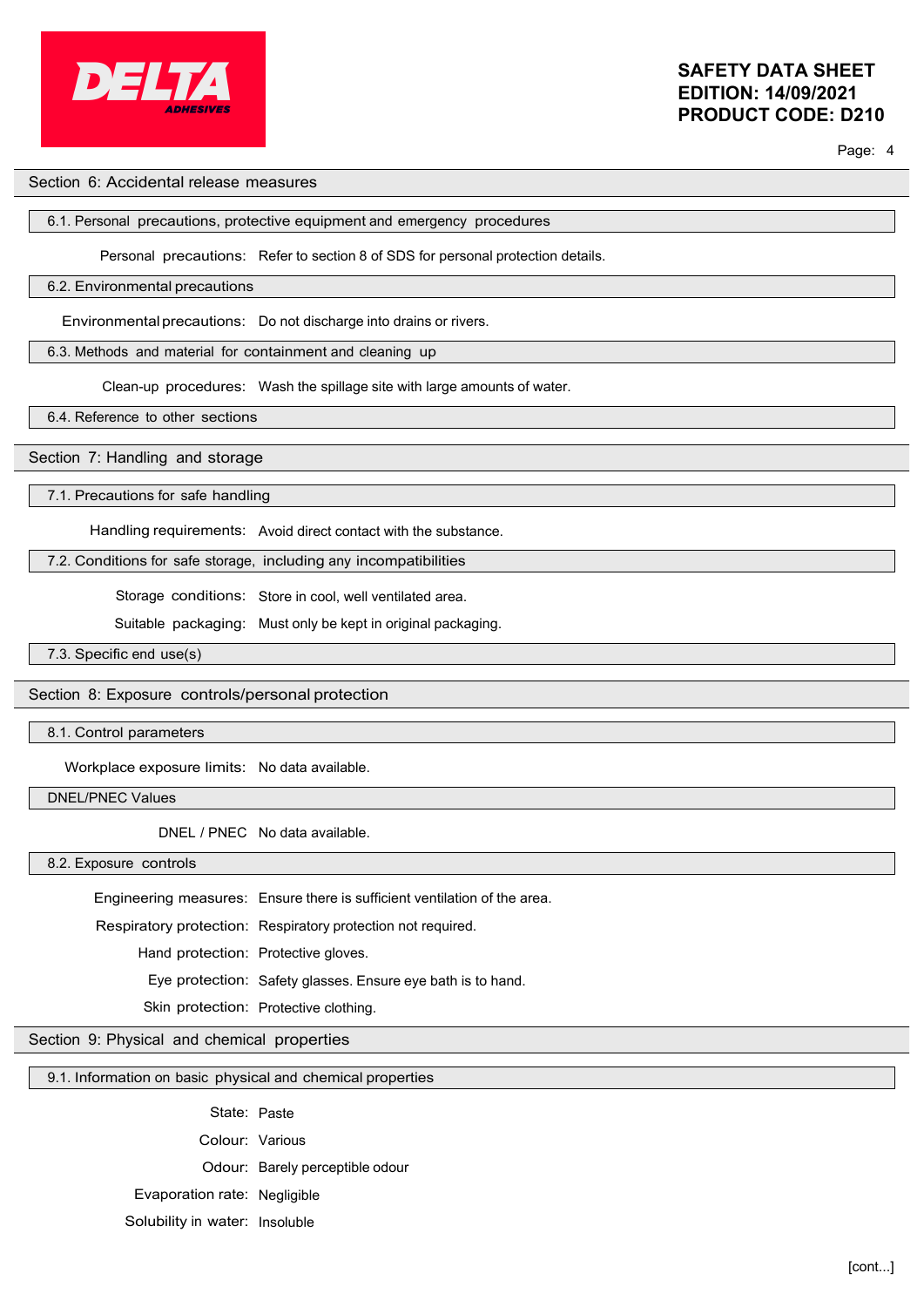

Page: 5

|                            | Also soluble in: Most organic solvents. |                                   |  |
|----------------------------|-----------------------------------------|-----------------------------------|--|
|                            | Viscosity: Highly viscous               |                                   |  |
| Boiling point/range°C: >35 |                                         | Flammability limits %: lower: N/A |  |
| upper: N/A                 |                                         | Flash point <sup>°</sup> C: N/A   |  |
| Autoflammability°C: N/A    |                                         | Relative density: 1.49            |  |
| VOC g/l: 20                |                                         |                                   |  |

#### 9.2. Other information

Other information: No data available.

#### Section 10: Stability and reactivity

10.1. Reactivity

10.2. Chemical stability

Chemical stability: Stable under normal conditions.

10.3. Possibility of hazardous reactions

10.4. Conditions to avoid

Conditions to avoid: Heat.

10.5. Incompatible materials

Materials to avoid: Strong oxidising agents. Strong acids.

10.6. Hazardous decomposition products

Haz. decomp. products: In combustion emits toxic fumes.

### Section 11: Toxicological information

11.1. Information on toxicological effects

Hazardous ingredients:

BIS(1,2,2,6,6-PENTAMETHYL-4-PIPERIDYL) SEBACATE AND METHYL 1,2,2,6,6-PENTAMETHYL-4-PIPERIDYL SEBACATE.

| ner<br>. .<br>^ ^<br>^^<br>∼<br>∟∟∪∪<br>-<br>. | ,,,,<br>זכ<br>110 17 K t<br>``<br>.<br><br>.<br>$\cdots$ |  |
|------------------------------------------------|----------------------------------------------------------|--|
|------------------------------------------------|----------------------------------------------------------|--|

Toxicity values: No data available.

Symptoms / routes of exposure

Skin contact: There may be mild irritation at the site of contact.

Eye contact: There may be irritation and redness.

Ingestion: There may be irritation of the throat.

Inhalation: There may be irritation of the throat with a feeling of tightness in the chest.

#### Section 12: Ecological information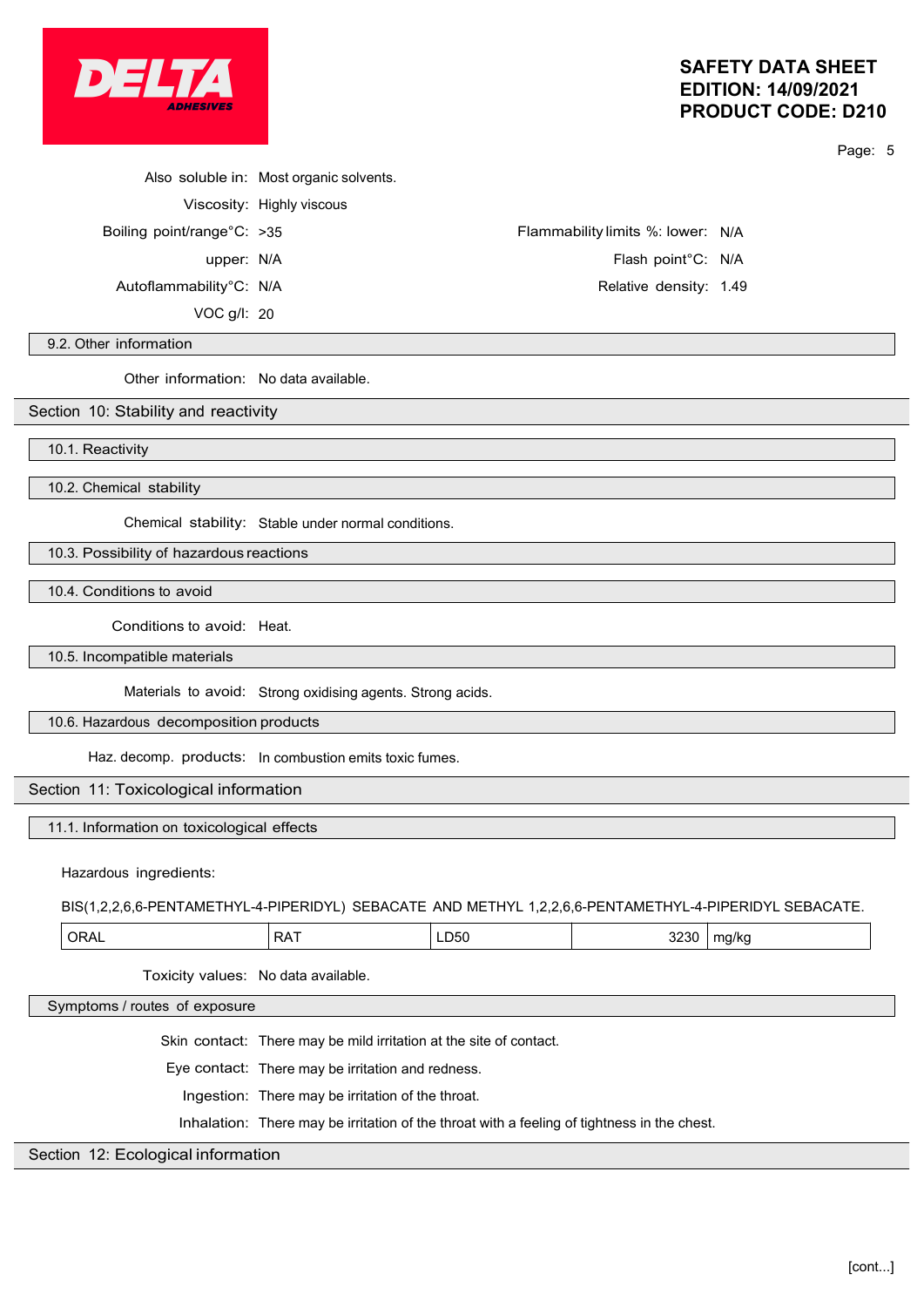

Page: 6

#### 12.1. Toxicity

Hazardous ingredients:

#### TRIMETHOXY VINYLSILANE

| Daphnia magna                                 |          | 21D NOEC 28 | mg/l |
|-----------------------------------------------|----------|-------------|------|
| Daphnia magna                                 | 48H EC50 | 169         | mg/l |
| <b>GREEN ALGA (Selenastrum capricornutum)</b> |          | 72H NOEC 25 | mg/l |
| GREEN ALGA (Selenastrum capricornutum)        | 72H IC50 | 210         | mg/l |
| RAINBOW TROUT (Oncorhynchus mykiss)           | 96H LC50 | 191         | mg/l |

#### N-(2-AMINOETHYL)-3-AMINOPROPYLTRIMETHOXYSILANE

| l Scenedesmus Subspicatus     | 72H EC50 | 126 | ma/l |
|-------------------------------|----------|-----|------|
| ZEBRAFISH (Brachydanio rerio) | 96H LC50 | 597 | mg/  |

#### BIS(1,2,2,6,6-PENTAMETHYL-4-PIPERIDYL) SEBACATE AND METHYL 1,2,2,6,6-PENTAMETHYL-4-PIPERIDYL SEBACATE.

| DESMODESMUS SUBSPICATUS             | 72H ErC50 | 1.68 | mg/l |
|-------------------------------------|-----------|------|------|
| Daphnia magna                       | 24H EC50  | 20   | mg/l |
| <b>FISH</b>                         | 96H LC50  | 0.97 | mg/l |
| RAINBOW TROUT (Oncorhynchus mykiss) | 96H LC50  | 7.9  | mg/l |

#### 12.2. Persistence and degradability

Persistence and degradability: Not biodegradable.

12.3. Bioaccumulative potential

Bioaccumulative potential: No bioaccumulation potential.

12.4. Mobility in soil

Mobility: Non-volatile.

## 12.5. Results of PBT and vPvB assessment

PBT identification: This product is not identified as a PBT/vPvB substance.

12.6. Other adverse effects

Other adverse effects: Negligible ecotoxicity.

## Section 13: Disposal considerations

13.1. Waste treatment methods

Disposal operations: Dispose of according to local or national legislation

Waste code number: 08 04 10

Disposal of packaging: Dispose of as normal industrial waste.

NB: The user's attention is drawn to the possible existence of regional or national

regulations regarding disposal.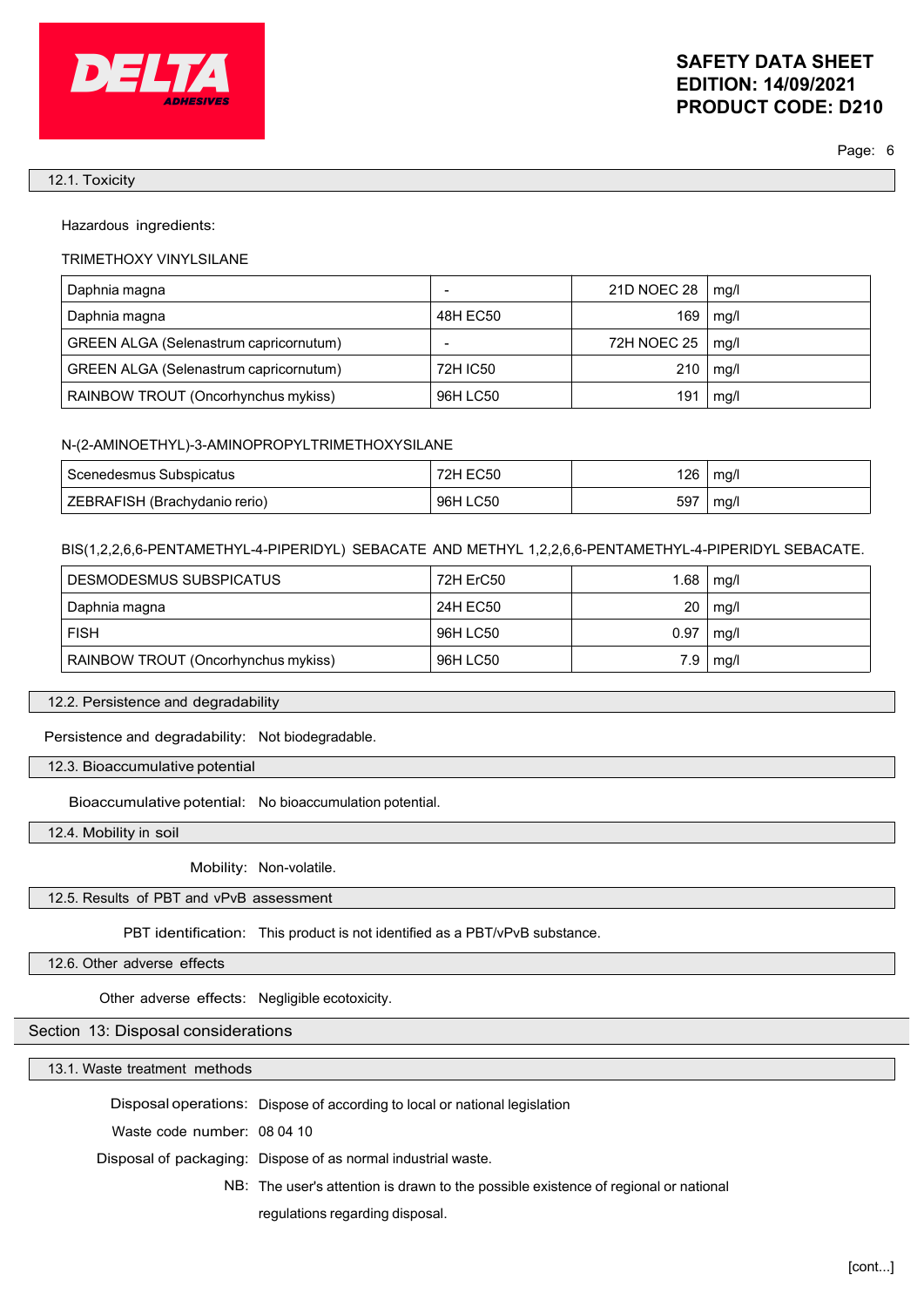

Page: 7

#### Section 14: Transport information

### Transport class: This product does not require a classification for transport.

## Section 15: Regulatory information

### 15.1. Safety, health and environmental regulations/legislation specific for the substance or mixture

#### 15.2. Chemical Safety Assessment

Chemical safety assessment: A chemical safety assessment has not been carried out for the substance or the mixture

by the supplier.

## Section 16: Other information

| Other information |                                                                                                                                  |
|-------------------|----------------------------------------------------------------------------------------------------------------------------------|
|                   | Other information: This safety data sheet is prepared in accordance with Commission Regulation (EU) No                           |
|                   | 453/2010.                                                                                                                        |
|                   | * indicates text in the SDS which has changed since the last revision.                                                           |
|                   | Phrases used in s.2 and s.3: EUH208: Contains <name of="" sensitising="" substance="">. May produce an allergic reaction.</name> |
|                   | H226: Flammable liquid and vapour.                                                                                               |
|                   | H317: May cause an allergic skin reaction.                                                                                       |
|                   | H318: Causes serious eye damage.                                                                                                 |
|                   | H319: Causes serious eye irritation.                                                                                             |
|                   | H332: Harmful if inhaled.                                                                                                        |
|                   | H400: Very toxic to aquatic life.                                                                                                |
|                   | H410: Very toxic to aquatic life with long lasting effects.                                                                      |
|                   | H411: Toxic to aquatic life with long lasting effects.                                                                           |
|                   | H412: Harmful to aquatic life with long lasting effects.                                                                         |
|                   | R <sub>10</sub> : Flammable.                                                                                                     |
|                   | R20: Harmful by inhalation.                                                                                                      |
|                   | R41: Risk of serious damage to eyes.                                                                                             |
|                   | R43: May cause sensitisation by skin contact.                                                                                    |
|                   | R50/53: Very toxic to aquatic organisms, may cause long-term adverse effects in the                                              |
|                   | aquatic environment.                                                                                                             |
|                   | R51/53: Toxic to aquatic organisms, may cause long-term adverse effects in the aquatic                                           |
|                   | environment.                                                                                                                     |
|                   | R52/53: Harmful to aquatic organisms, may cause long-term adverse effects in the                                                 |
|                   | aquatic environment.                                                                                                             |
|                   | Legend to abbreviations: PNEC = predicted no effect level                                                                        |
|                   | DNEL = derived no effect level                                                                                                   |
|                   | $LD50$ = median lethal dose                                                                                                      |
|                   | LC50 = median lethal concentration                                                                                               |
|                   | EC50 = median effective concentration                                                                                            |